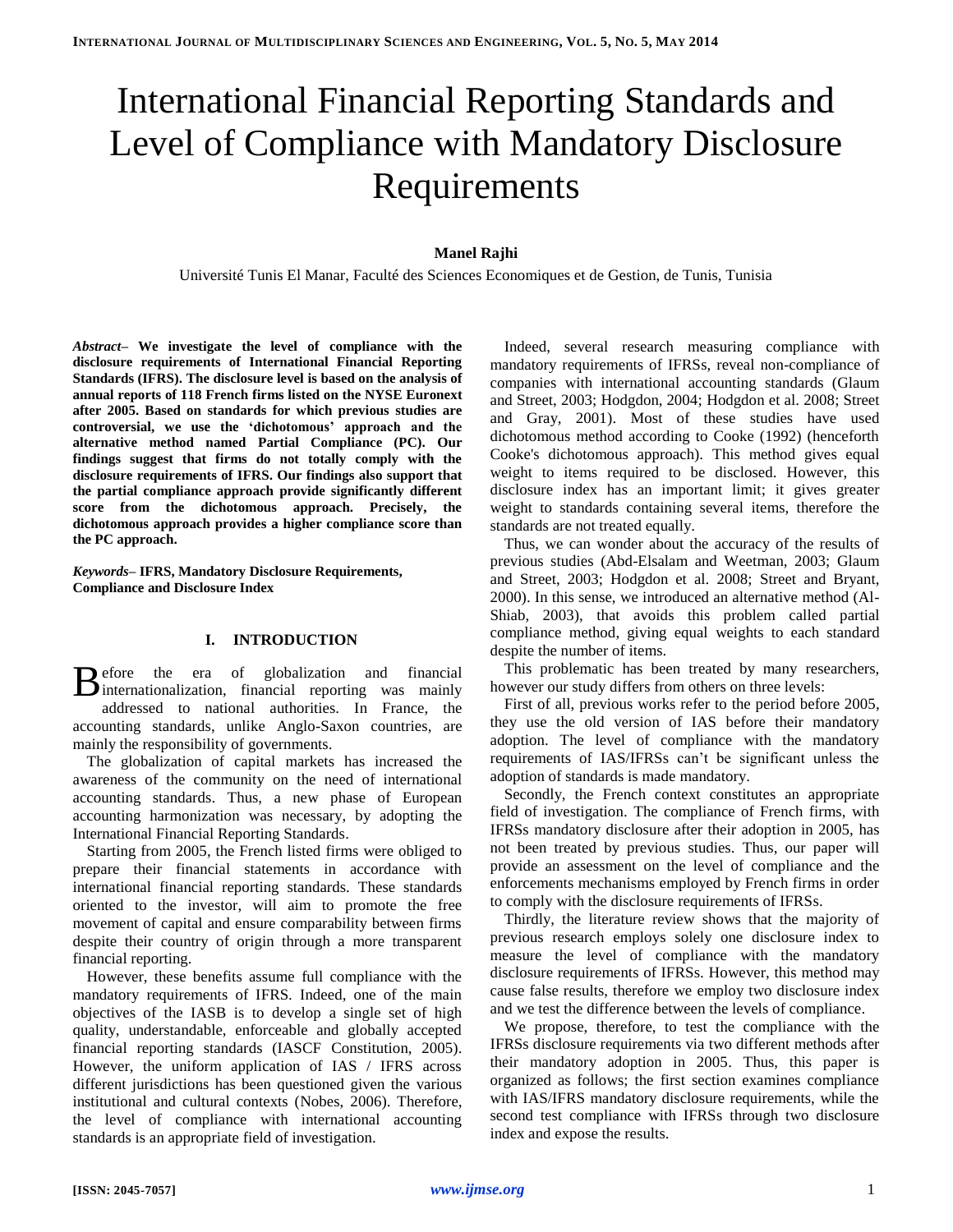# **II. BACKGROUND AND DEVELOPMENT OF HYPOTHESES**

### *A) Fair presentation and compliance with IFRSs*

The true and fair view is a representation as objective as possible of the business affairs reality's allowing stakeholders to have an accurate perception of the firm. In this sense, the conceptual framework of the IASB states that "To be useful, financial information must not only represent relevant phenomena, but it must also faithfully represent the phenomena that it purports to represent." Thus, the notion of compliance is a fundamental element in the conceptual framework of the IASB, it must be understood as consubstantial with the definition of the true and fair view.

IAS 1 provides a concrete signal of the transition to International Financial Reporting Standards (IFRSs). In other words, once management changed to IFRSs, it must "make an explicit and unreserved statement of such compliance in the notes." (IAS1 § 16). She adds that, an entity shall not describe financial statements as complying with IFRSs unless they comply with all the requirements of IFRSs.

In addition, IAS 1 (§ 17) states "An entity achieves a fair presentation by compliance with applicable IFRSs." Indeed, for the IASB, the proper application of IFRS is mainly based on the fair presentation.

"In the extremely rare circumstances in which management concludes that compliance with a requirement in an IFRSs would be so misleading that it would conflict with the objective of financial statements set out in the Framework, the entity shall depart from that requirement in the manner set out in paragraph 20 if the relevant regulatory framework requires, or otherwise does not prohibit, such a departure." (§ 19)

This principle can be regarded as the essential basis on which all accounting principles are founded. In this sense, the concept of true and fair view should reflect as objectively as possible, the reality of the business.

The international standard specifies in IAS 1 (§ 15) that "Financial statements shall present fairly the financial position, financial performance and cash flows of an entity." He then stated that "The application of IFRSs, with additional disclosure when necessary, is presumed to result in financial statements that achieve a fair presentation." And "An entity cannot rectify inappropriate accounting policies either by disclosure of the accounting policies used or by notes or explanatory material." (§ 18).

# *B) Compliance with IAS/IFRS mandatory disclosure requirements*

Despite the fact that several countries have changed to IFRSs as their accounting standards, the debate on the full compliance of firms with the mandatory disclosure requirements continues (Glaum and Street, 2003 Hodgdon *et al*. 2008 and Street and Gray, 2001).

. This decision of the European Union to mandate IFRSs aimed to improve the international comparability and to lead to financial statements which reflect a true and fair view of the business affairs.

However, uniform application of IFRSs in various jurisdictions is difficult to achieve due to enforcement mechanisms, various cultures and institutional contexts (Nobes, 2006).

The mandatory application of IAS / IFRS provides an opportunity for researchers to study compliance with the mandatory disclosure requirements after their adoption in 2005. In spite of the adoption of the revised IAS 1 which states, "An entity shall not describe financial statements as complying with IFRSs unless they comply with all the requirements of IFRSs", the compliance with IAS / IFRS remains a controversial topic.

Recent research provides considerable evidence of noncompliance with IAS / IFRS for firms claiming to have adopted the international accounting standards (Glaum and Street, 2003; Street and Gray, 2001).

In the same vein, Cairns (1999) suggest nine categories of compliance with IFRSs, ranging from "full compliance" to "unqualified description of differences". Carins (1998, 1999) argue that some companies use a mixture of IFRSs and national standards, while others use IFRSs with some exceptions. Street *et al*. (1999) reported a significant noncompliance in different areas.

In subsequent studies, Street and Bryant (2000) noted that the level of compliance is equal to or less than 75% for several standards. Thus, although companies stipulate full compliance with IFRSs, significant differences were found.

Reviewing the annual reports of 279 firms in 1998 stating their compliance with IFRSs, Street and Gray (2001), realize a considerable variation in the level of compliance with international accounting standards and note that the level of compliance varies with certain characteristics of the firm. In another study examining compliance with IFRSs, Glaum and Street (2003), argue that compliance varies from 100% to 41.6%, with an average of 83.7% for German firms.

Hodgdon *et al*. (2008) argue in this context that it remains reasonable to fear that the problems of comprehension and interpretation can develop between users of international standards relatively inexperienced. Such problems can have an influence on the level of compliance with IAS / IFRS.

A recent study of Tsalavoutas (2011) examines the level of compliance with IAS/IFRS on a sample of Greek firms. He discerns a low level of compliance. This level, considered insufficient for a developed market, reflects the indulgent approach of the regulator concerning compliance with IFRSs during the implementation period.

## *C) Development of hypotheses*

One of the main objectives of the IASB is to provide accounting standards of high quality and globally accepted. Thus, the compliance with IFRSs seems to be a major concern, as long as it can reflect a true and fair view of the company and ensure comparability across different jurisdictions.

The Securities and Exchange Commission investigated the level of compliance of firms in the European Union with IFRSs mandatory disclosure requirements after 2005. The result, mainly descriptive, stipulates that he hasn't "reached any comprehensive conclusions about companies' overall compliance with, or consistency in implementation of, IFRS".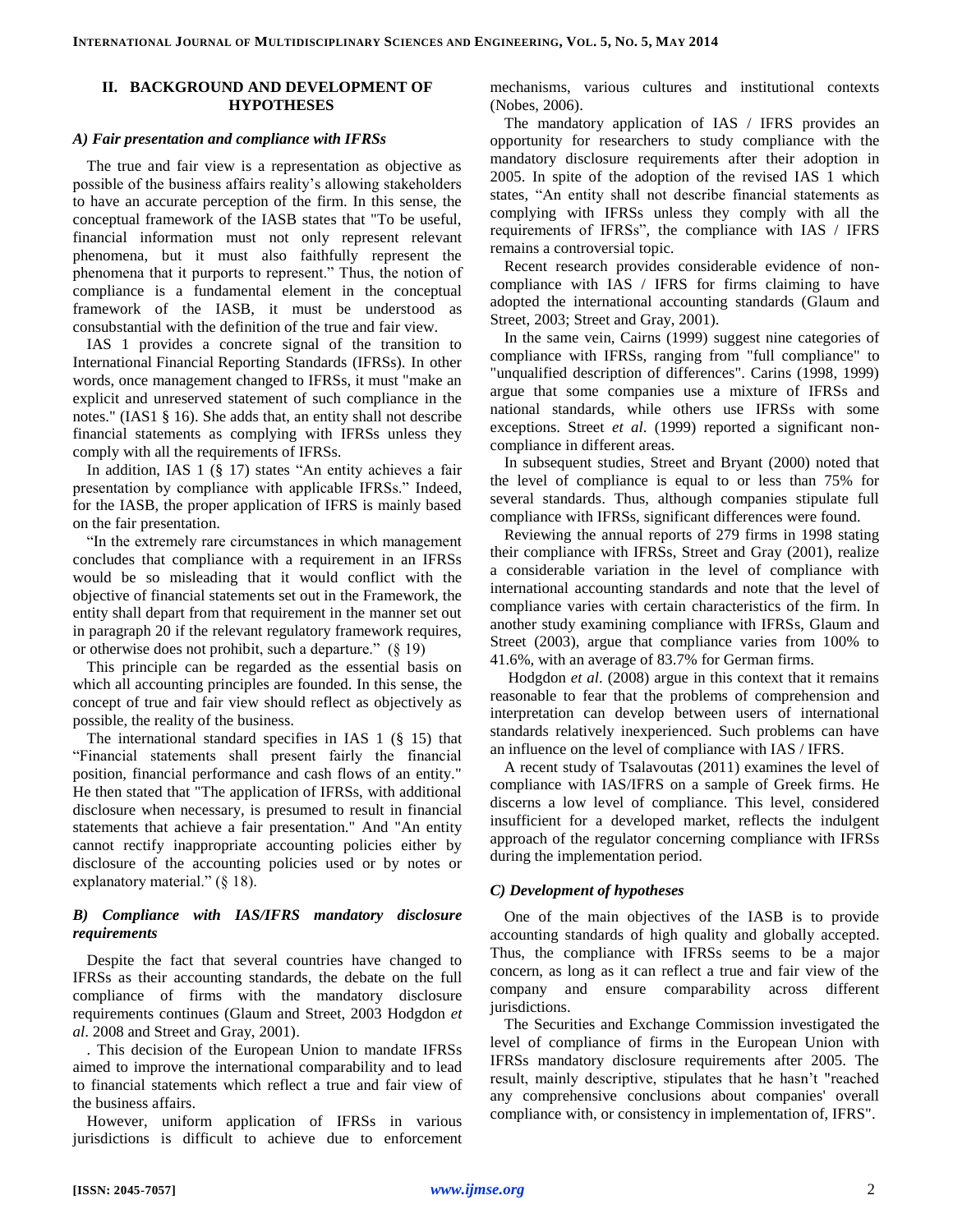Al-Shiab (2003) discerns a low level of compliance, compared with studies examining compliance with IFRSs in emerging countries, which on average does not exceed 56%. Gebhardt and Heilman (2004).

While, Hodgdon et al. (2008) state that the problems of understanding and interpretation between the various users of IFRSs may explain the results of non-compliance.

It should be noted that these studies refers mainly to the early 1990s and the late 2000s with the exception of the research of Tsalavoutas (2011). None of these researches examines compliance with IFRSs after their mandatory adoption in the EU in 2005. They refer to the old version of IAS and not the revised IAS or IFRSs newly introduced which are supposed to provide a stable platform at the introduction of IAS / IFRS in the EU.

Based on previous research, we argue that firms are familiar with IFRSs and are, subsequently, compliant with the new standards. Thus, the main hypothesis of this study is:

H1: French firms listed on the NYSE Euronext are compliant with the IFRSs mandatory disclosure requirements.

The majority of studies mentioned above used a single disclosure index to measure the level of compliance (Abd-Elsalam and Weetman, 2003; Ali et al. 2004; Glaum and Street, 2003; Hodgdon et al. 2008; Street and Bryant, 2000; Street and Gray, 2001). This index refers to the Cooke's method.

However, this method requires a significant limit due to the considerable variation in the number of items from one standard to another (74 items for IAS 1 to 9 items for IAS 2). As a result, "standards which require more items to be disclosed or, in other words, standards with more items included in the index are unintentionally and indirectly not treated equally with those that require fewer items to be disclosed" (Al-Shiab, 2003 ).

In this sense, and in order to overcome this problem, an alternative method was introduced: named partial compliance method (Al-Shiab, 2003; Street and Gray, 2001; Tsalavoutas, 2011; Tsalavoutas et al. 2010).

Street and Gray (2001) used both Cooke's method and the partial compliance method. However, they haven't tested the difference between the two scores' level of compliance.

Thus, we can wonder about the difference between the two approaches used to calculate the disclosure index. In this sense, our second hypothesis is formulated as follows:

H2: the Cooke's method produces different score from the partial compliance method

#### **III. RESEARCH DESIGN**

#### *A) Sample*

The sample for this research contains 118 French firms listed on the NYSE Euronext, and affirming their compliance with IFRSs. The data cover the period from 2009 to 2010. Unlike previous studies examining the period in which the application of IFRSs was optional, our study refer to the period post 2005. In fact, after 2005 the French firms are obliged to adopt IFRSs and to totally comply with their mandatory disclosure requirements.

## *B) Selection of IAS / IFRS*

The extent of compliance is based on 10 standards, namely, IAS 12, IFRS 8, IAS 16, IAS 18, IAS 24, IAS 23, IAS 32, IAS 37, IAS 33 and IAS 38 (see Table 1). The 10 selected standards appear to be the most important and controversial in previous studies (Street and Bryant, 2000; Street and Gray, 2001; Hodgdon et al. 2008; Tsalavoutas, 2011).

Table 1: IAS/IFRS INCLUDED IN THE DISCLOSURE INDEX

| <b>Selected standards</b>                                           | <b>Number</b><br>of item |
|---------------------------------------------------------------------|--------------------------|
| <b>IFRS 8, Operating Segments</b>                                   | 21                       |
| IAS 12, Income Taxes                                                | 14                       |
| IAS 16, property, plant, and equipment                              | 15                       |
| IAS 18, Revenue                                                     | 3                        |
| IAS 23, borrowing costs                                             | 4                        |
| IAS 24, Related Party Disclosures                                   | 17                       |
| IAS 32, financial instruments                                       | 17                       |
| IAS 33, earnings per share                                          | 7                        |
| IAS 37, provisions, contingent liabilities<br>and contingent assets | 17                       |
| IAS 38, intangible assets                                           | 16                       |

#### *C) Dichotomous method*

Several previous studies have attempted to measure the level of corporate compliance with the mandatory disclosure requirements. In this sense, the most common approach is the Cooke's method (Hodgdon et al. 2008). This method refers to the approach 'dummy' of the disclosure index, according to Cooke (1989; 1992).

This method gives equal weight to items required to be disclosed by any standards. This gives important weights to standards containing more items.

This index is considered as unweighted because all items are treated in the same way. It was originally developed to measure compliance with the voluntary information. This method has been used by several previous studies to measure compliance with IAS (Abd-Elsalam and Weetman, 2003; Glaum and Street, 2003 and Hodgdon et al. 2008; Street and Bryant, 2000; Street and Gray, 2001).

If the information is disclosed, it is scored as 1 and if it is not, it is scored as 0. This is commonly known as the dichotomous method. However, it is not strictly dichotomous because some items are not applicable to all companies, and as a result, they are noted as 'not applicable' (NA).

From these items, we will calculate a compliance score for firm j in year t. Our disclosure index for each company is a relative measure, defined as the ratio of mandatory information actually provided by the company in year t to the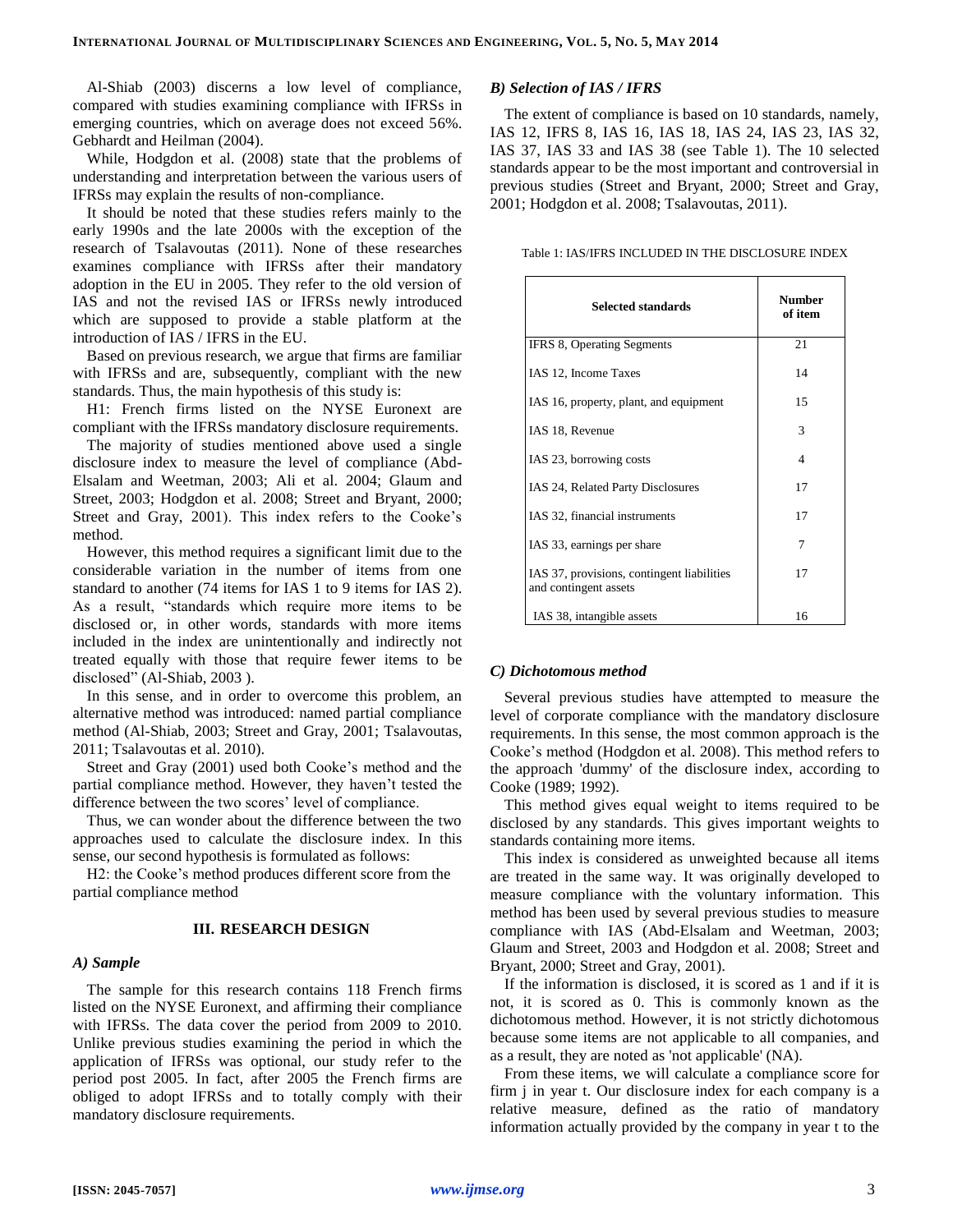maximum possible of score applicable for the company. It is defined as follows:

$$
DIC_j = \frac{T = \sum_{i=1}^{n} d_i}{M = \sum_{i=1}^{m} d_i}
$$

Where DIC is the compliance score for each company and  $0 \leq DIC_J \leq 1$ .

T is the total number of items disclosed  $(d_i)$  by firm j.

M is the maximum number of items that must be disclosed by firm j.

#### *D) Partial compliance method (PC)*

The dichotomous method requires a significant limit which is the considerable variation in the number of items included in each standard. Some standards require more items to disclose (21 items for IFRS 8), while others require less (3 items for IAS 18). As a result, standards requesting more information to disclose (standards containing more items) are indirectly not treated in the same way as those containing fewer items to disclose (Al-Shiab, 2003).

In this sense, Al-Shiab (2003) uses an alternative approach, named the partial compliance method. This method assumes that all standards have the same importance and consequently the same weight.

The second score noted  $PC_j$  is presented as follows:

$$
\frac{\sum_{i=1} D_i}{N_i}
$$

Where  $PC_j$  is the compliance score for each firm j.  $D_i$  is defined as the level of compliance with the mandatory disclosure requirements for each standard. Thus, the sum of these disclosure scores  $(D_i)$  is divided by the total number of items for each firm  $j$ ,  $N_i$ 

#### **IV. RESULTS AND INTERPRETATION**

#### *A) Descriptive Statistics*

The average of dichotomous index is 0.703, with a minimum of 0.36 and a maximum of 0.9. Thus, no firm during these two years is in full compliance with the mandatory disclosure requirements of IFRSs.

The average of DIC increases over time, indicating that the level of compliance with IAS / IFRS has improved. One possible explanation lies in the fact that companies are submitted to the market power to comply with the mandatory requirements of IAS / IFRS as long as the users of financial statements are concerned by these standards.

For each accounting standard, the average of compliance score for each year is shown in Table 3. The level of compliance has increased from 2009 to 2010 indicating that French firms listed on the NYSE Euronext converge more and more to a full compliance with IFRSs.

|                                    | Average    | standard<br>deviation | Minimum    | Maximum    |
|------------------------------------|------------|-----------------------|------------|------------|
| <b>Dichotomous</b><br>index: DIC   | 0,70377577 | 0,10763942            | 0,36036036 | 0.9        |
| 2009                               | 0,67057708 | 0,09779433            | 0,36036036 | 0,81981982 |
| 2010                               | 0,74256463 | 0,10714363            | 0,38636364 | 0.9        |
| Partial<br>compliance<br>index: CP | 0.72390753 | 0,09216057            | 0.45934874 | 0,9109707  |
| 2009                               | 0,68827388 | 0,07834238            | 0,45934874 | 0,85280055 |
| 2010                               | 0.75954119 | 0,07167664            | 0,51959679 | 0,9109707  |

## *B) Level of compliance with International Financial Reporting Standards*

The compliance score during the two years passes from 0.64 for IFRS 8, IAS 23 and IAS 37 to 0.83 for IAS 18. The level of compliance is relatively high (more than 0.8) for IAS 18 and IAS 24. The lowest level of compliance is for IFRS 8 (less than 0.6). Compliance with standards, IAS 12, IAS 16, IAS 23, IAS 32, IAS 37, IAS 33 and IAS 38 is between 0.6 and 0.8.

One possible explanation for the high level of compliance with IAS 18, IAS 24 and IAS 16 is that it is easier to comply with these standards compared to other IFRSs generating significant cost of ownership and complex requirements.

Indeed, IAS 18 contains only three items which it is easy to comply. Table 3 shows that the average of compliance with IAS 18 has increased from 0.80 for 2009 to 0.86 in 2010.

For IFRS 8, the level of compliance has increased from 0.59 in 2009 to 0.68 in 2010. One possible explanation lies in the fact that the new version of this standard provides more focus and clearer definition about Operating segments than the original version (abd-Elsalam and Weetman, 2003).

However, the level of compliance with IFRS 8 is still insufficient. Prather and Meek (2004) explain this low level of compliance by the important cost of ownership needed to comply with this standard. In other words, the information disclosed may be useful to competitors to the detriment of the company.

Compliance with IAS 23 has increased from 0.61 in 2009 to 0.66 in 2010 with an average of 0.64. This low level of compliance can be explained by the fact that the standard of "borrowing costs" enter into force in 2009. So firms are not yet familiar with this standard.

Compliance with IAS 37 is the lowest compared to other standards. This may be due to the complex requirements of the standard "Provisions, Contingent Liabilities and Contingent Assets" and the large number of items needed to be disclosed. Therefore, it is difficult for firms to comply with this standard.

In conclusion, we noticed an improvement in the level of compliance with 10 standards during the two years. However, this improvement is modest, given that the level of compliance, on average, does not exceed 0.75. This level of compliance brings into question the effectiveness of enforcement mechanisms used by regulatory agencies and the nature of the audit.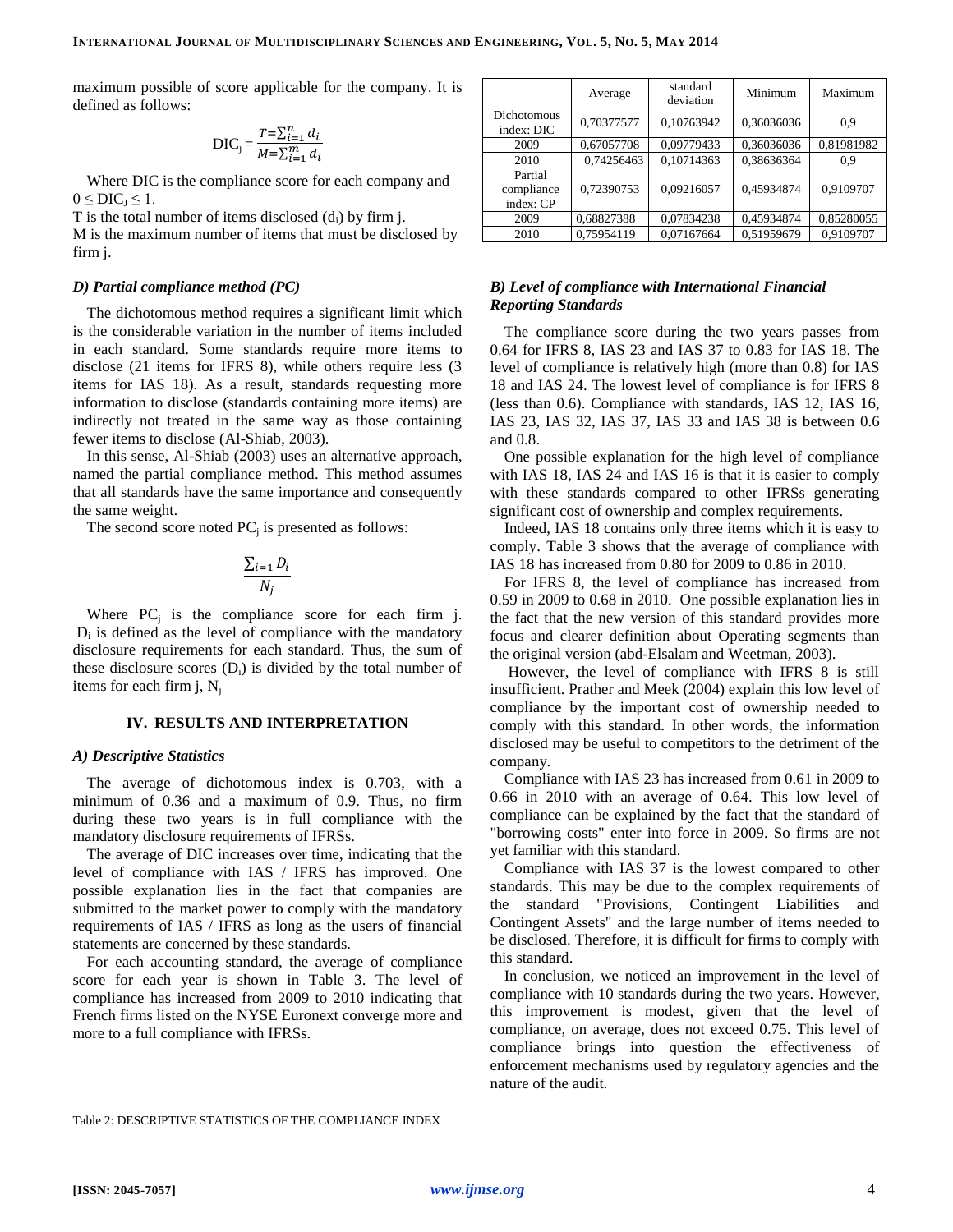Table 3: AVERAGE SCORE OF COMPLIANCE WITH EACH IAS / IFRS: DICHOTOMOUS METHOD

| <b>Standards</b> | 2009       | 2010       | Average    |
|------------------|------------|------------|------------|
| <b>IAS 12</b>    | 0,68723815 | 0,7714901  | 0,72936413 |
| <b>IFRS 8</b>    | 0,599023   | 0,68362136 | 0.64071793 |
| <b>IAS 16</b>    | 0,73789882 | 0,82368608 | 0,78079245 |
| <b>IAS 18</b>    | 0,80208333 | 0,8697167  | 0,8359375  |
| <b>IAS 24</b>    | 0,77719766 | 0,84012139 | 0,80865953 |
| <b>IAS 23</b>    | 0,66091954 | 0.61925287 | 0,64008621 |
| <b>IAS 32</b>    | 0.6643705  | 0.76100424 | 0.71282065 |
| <b>IAS 37</b>    | 0.61362551 | 0,68018298 | 0,64690425 |
| <b>IAS 33</b>    | 0,65978423 | 0,72005208 | 0,68991815 |
| IAS 38           | 0,71288486 | 0,77797125 | 0.74542805 |

#### *C) Comparison between the two disclosure indexes*

We note that the number of items varies considerably with each standard (Table 1): from 3 for IAS 18 to 21 for IFRS 8. This observation is important for the choice of the appropriate method to measure compliance.

Indeed, the Wilcoxon signed-rank test indicates that the two methods produce significantly different compliance scores. More specifically, the approach of partial compliance provides consistently higher compliance scores than the dichotomous approach when applied to our data. Therefore, our second hypothesis is accepted: the two compliance methods provide different scores.

Table 4: COMPARISON OF SCORES OF COMPLIANCE WITH BOTH **METHODS** 

|                                 | Dichotomous index    | partial compliance<br>index |
|---------------------------------|----------------------|-----------------------------|
| 2009                            | 0,67057708           | 0,68827388                  |
| Wilcoxon<br>signed-rank<br>test | $Z = -2,713$ p=0,007 |                             |
| 2010                            | 0,74256463           | 0.75954119                  |
| Wilcoxon<br>signed-rank<br>test | $Z = -2,682$ p=0,008 |                             |

Table 4 shows that the compliance index for the dichotomous method is lower than the index for the partial compliance method. These results indicate that the importance of the number of items in each standard may cause false results of the compliance's level.

Thus, our results indicate that the method of partial compliance may provide less misleading results when we introduce standards with varied items in the calculation of the score. More specifically, when the dichotomous approach produces lower compliance scores, it may provide a misleading perception of the compliance's level with IFRSs (Tsalavoutas et al. 2010).

However, when the objective of the researcher is to measure compliance with each item, in spite of their belonging to standards, the dichotomous approach of Cooke

may be more appropriate. Thus, when all items are part of a single standard such as IFRS dedicated to Small and Medium-Sized Entities, the dichotomous approach may be the only approach that can be applied. In such situation, the researcher has an opinion on the information to include in the checklist and therefore each item must be processed separately (Tsalavoutas et al*.* 2010).

Indeed, if the two methods produce significantly different compliance scores, researchers studying this topic should be very careful in the interpretation of their results. Thus, the use of the dichotomous approach in previous research may lead to false conclusions. The compliance score calculated using the dichotomous method may contain a margin of error due to the considerable variation between the numbers of items required by the various standards.

## **V. CONCLUSION**

After the bankruptcy of major French firms, France has decided, starting from 2005, to adopt [International Financial](http://www.google.fr/url?sa=t&rct=j&q=&esrc=s&frm=1&source=web&cd=1&cad=rja&sqi=2&ved=0CDwQFjAA&url=http%3A%2F%2Ffr.wikipedia.org%2Fwiki%2FInternational_Financial_Reporting_Standards&ei=KtuMUuj0BIOO7Aag3oHoBA&usg=AFQjCNHGeUZLGCzcUpQLsb9Zhrux9oKrVA&bvm=bv.56643336,d.d2k)  [Reporting Standards.](http://www.google.fr/url?sa=t&rct=j&q=&esrc=s&frm=1&source=web&cd=1&cad=rja&sqi=2&ved=0CDwQFjAA&url=http%3A%2F%2Ffr.wikipedia.org%2Fwiki%2FInternational_Financial_Reporting_Standards&ei=KtuMUuj0BIOO7Aag3oHoBA&usg=AFQjCNHGeUZLGCzcUpQLsb9Zhrux9oKrVA&bvm=bv.56643336,d.d2k) These standards will allow to attain a more transparent and comparable financial information that reflects a true and fair view of the economic and financial reality of the company. These benefits implicitly assume full compliance with the requirements of IAS/IFRS. In this vein, we can interrogate about the level of compliance of French firms with the mandatory disclosure requirements.

Our study is important and broadens the field of investigation of other studies. In fact previous researches examine compliance with the disclosure requirements of IAS/IFRS before 2005. They use the old version of IAS while our study refers to the IFRSs after their mandatory adoption in 2005. Furthermore, it employs two disclosure indexes and tests the difference between the levels of compliance. And finally, it provides evidence that France must redouble efforts to encourage companies to comply with IFRSs. Thus, the enforcement mechanisms and the nature of the audit must be questioned.

This paper outlines the level of compliance with IFRSs in an empirical perspective. We studied compliance through two approaches namely dichotomous method and partial compliance method.

Thereby, we used a sample of 118 French firms using the international accounting standards and declaring their compliance with IAS / IFRS.

Our results showed that none of the French firms listed on NYSE Euronext and declaring their compliance with the international accounting standards is in full compliance with IFRSs mandatory disclosure requirements. However, we notice an improvement in the level of compliance during the years of study.

Furthermore, the two disclosure indexes produce different scores of compliance. Indeed, the dichotomous approach may include a margin of error due to the considerable variation in the number of items from one standard to another. Thus, the partial compliance method treats in the same way accounting standards, in spite of the number of items. In other words, the dichotomous approach leads to more accurate conclusions when standards do not include a big difference in the number of items.